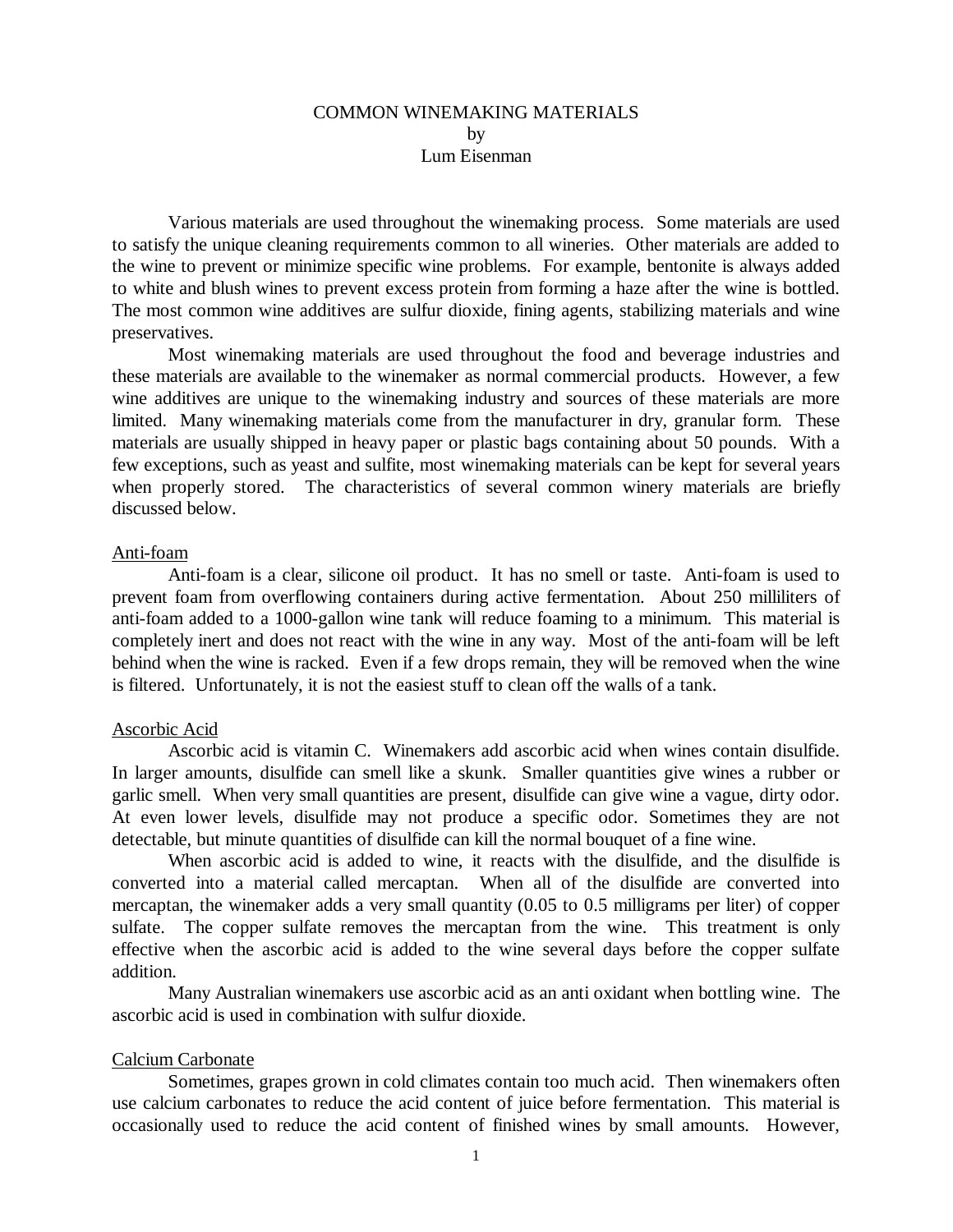flavors can be changed, pH values raise other problems can be developed when carbonates are used to reduce the acidity of a finished wine. Grapes grown in warm climates are usually low in acid, so carbonates are seldom used with warm climate fruit.

## Citric Acid

Citric acid is one of the work horse materials in the winery, and it is used for several different purposes. Citric acid is mixed with sulfite powder and water to prepare sulfur dioxide solutions. Sulfur dioxide solutions are used to sterilize winery pumps, hoses, filters and other winery equipment. Sulfur dioxide solutions are also used for wet barrel storage. Winemakers use weak (1- percent) citric acid solutions to remove the "paper" taste from new filter pads. Stronger solutions (5 percent) of citric acid are often used to sanitize bottling equipment.

Sometimes, citric acid is added to finished wines specifically to increase acidity and improve acid balance. In small quantities, it provides a fresh, citric characteristic, and the citric quality is often appreciated in white table wines. Significant additions of citric acid are seldom made to red wines. The citric taste does not seem appropriate in most red wines. About half a gram of citric acid per gallon is often added to commercial wines to improve long term stability. Bench trials should always be done before making any large additions of citric acid.

# Diammonium Phosphate (DAP)

Diammonium phosphate is a major ingredient in many proprietary yeast foods. It is added to juice or must before fermentation to supply extra nitrogen. The additional nitrogen encourages rapid yeast growth and more dependable fermentations. California Chardonnay grapes are often deficient in nitrogen, and many winemakers add DAP to all Chardonnay juices to help the yeast complete fermentation and not leave residual sugar in the wine.

Juices lacking nitrogen can cause another problem. Some types of yeast produce excessive quantities of hydrogen sulfide when a juice lacks sufficient available nitrogen. In this case, experienced winemakers add DAP early in the fermentation to provide extra nitrogen and reduce hydrogen sulfide formation.

## Enzymes

Wineries use enzymes to increase the amount of free run juice when crushing white grapes, to extract more color from red fermentations, to minimize pectin hazes, enhance floral aroma in aromatic grapes, etc., etc. Many types of enzymes are available to winemakers and they can help resolve a variety of winemaking problems. But, excessive quantities of some enzymes can produce off-odors and bad tastes, so the directions supplied by the manufacturer should be followed carefully.

# Fumaric Acid

In the past, winemakers often added small quantities of fumaric acid to their red wines. The acid prevented malolactic fermentation from occurring after the wine was bottled. However, since sterile filtration equipment became widely available, fumaric acid is seldom used commercially. Many home winemakers lack filtration equipment, so home winemakers continue to use fumaric acid to control ML fermentation. The customary dose levels range from one to three grams of acid per gallon of wine. Bench testing should always be done before fumaric acid is added to wine. This acid can improve the taste of some red wine, but sometimes fumaric acid produces unusual or off-flavors.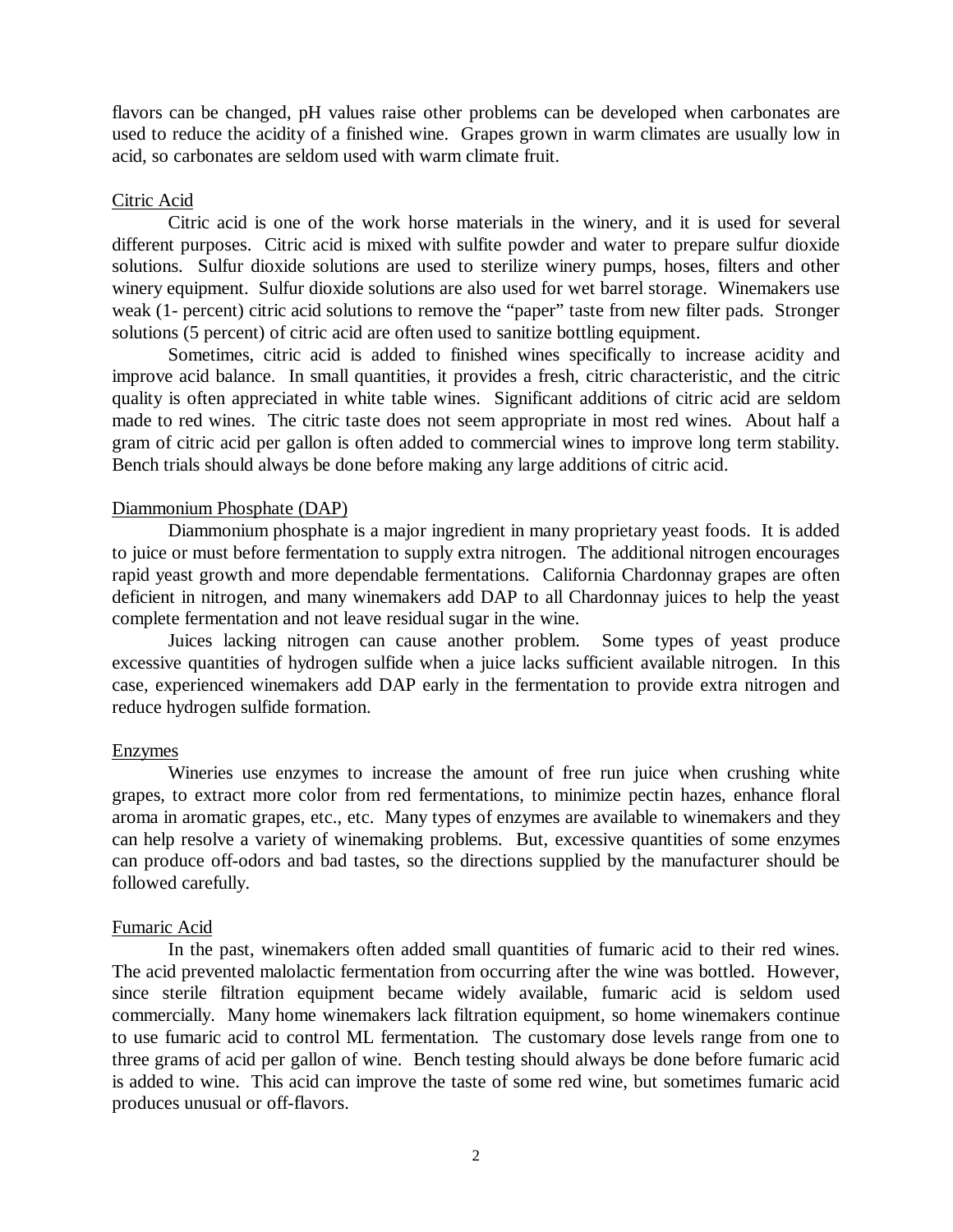### Lysozyme

This naturally occurring protein is extracted from egg whites and it is used to control bacteria activity. It is effective against the lactic bacteria *Oenococcus, Pediococcus and Lactobacillus*. It is not effective against vinegar bacteria or yeast. Sometimes grapes contain excessive populations of *Lactobacillus* and lysozyme is an effective way of reducing the bacteria population during fermentation. Lysozyme is also used to kill bacteria when malolactic fermentation is not wanted in a wine. Lysozyme is a protein, so it will react with phenols in the wine. An average lysozyme treatment is equivalent to a light egg white fining.

### Pantothenic Acid

When grapes are deficient in pantothenic acid, the yeast often produce excessive amounts of hydrogen sulfide. So, small wineries often add very small quantities (1 tablet per ton) of this material to juice or crushed grapes before starting fermentation. Pantothenic acid is a common vitamin, and it can be purchased in any drug store.

#### Potassium Bitartrate

Small quantities of potassium bitartrate (cream of tarter) are often added to young wines to promote the precipitation of excess tartrate material during the cold stabilization treatment. . The time required to stabilize the wine is shortened, and winery refrigeration costs are reduced. One to four pounds of potassium bitartrate per 1000 gallons of wine is the normal dose.

### Potassium Carbonate

Potassium carbonate is often used to de-acidify juice and wine instead of calcium carbonate. However, when this material is added to wine, the potassium content can be increased and the additional potassium increases wine pH. Besides increasing pH, a stability problem sometimes occurs because the potassium reacts with tartaric acid in the wine. Potassium bitartrate is formed, and unless this material is removed, it can precipitate out of the wine after bottling. Wines are usually cold stabilized after a potassium carbonate treatment to remove most of the added potassium. Potassium carbonate should not be used after wine has been cold stabilized because of this instability problem.

# Potassium Caseinate

Potassium caseinate is a common, wine fining material. It is often used to reduce the tannin content in red wines, and sometimes it is used for white wine clarification. Potassium caseinate is also used to remove odors and brown colors from oxidized white and blush wines. Sometimes, it is effective for removing excessive oak character from white wines. Potassium caseinate reacts with wine acids and coagulates quickly, so fining is more successful when a caseinate-water solution is injected into the wine under pressure. Then, a very fine suspension is formed, and much better mixing is achieved. Potassium caseinate can strip desirable wine flavors, and it can give wine a cheesy taste when excessive quantities are used. Dose levels range from 1/10 to 1/4 gram per gallon, but bench trials should always be done.

### Potassium Metabisulfite (Sulfite)

Small wineries use potassium metabisulfite crystals to introduce sulfur dioxide into their wines. When potassium metabisulfite sulfite is added to wine, it produces  $57\%$  its weight in  $SO<sub>2</sub>$ . But, sulfite is not stable because it reacts with water in the air. Unless it is carefully stored, old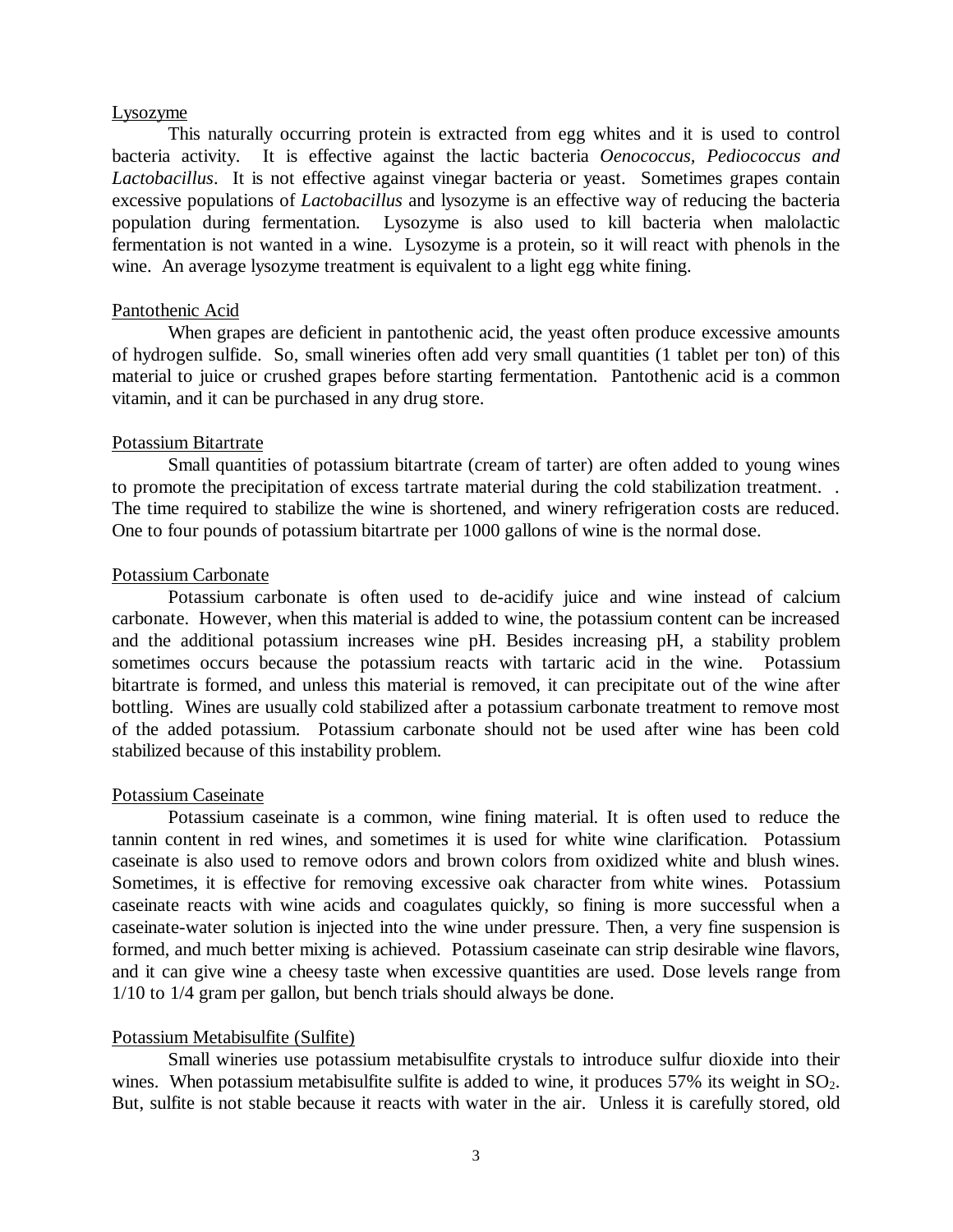sulfite powder should be discarded (or used for making sterilization solutions) and a fresh supply purchased each season.

# Potassium Sorbate (Sorbate)

Potassium sorbate is used to stabilize wines containing residual sugar. The sorbate does not stop the yeast from fermenting the sugar, but it can prevent the yeast cells from reproducing. Consequently, sorbate is only effective when most of the active yeast cells have been removed from the wine by racking or filtering. The usual procedure for using potassium sorbate is to clarify, stabilize and age the wine. Then the wine is sweetened, and the sorbate is added at bottling time. Potassium sorbate will not stop active fermentations. For most people, the taste threshold of sorbate is 200 or 300 milligrams per liter of wine. However, some people are more sensitive to the taste of sorbate, and a small fraction of the population can detect less than 50 milligrams per liter. Fortunately for the winemaker, many people sensitive to sorbate do not find its bubble-gum taste objectionable in wine. The normal dose level is 200 to 250 milligrams of potassium sorbate for each liter of wine. If too little sorbate is added, the wine may start fermenting again. If too much sorbate is added, the quality of the wine may be adversely affected. Dose levels of more than 250 mg/l can produce noticeable changes in wine taste and smell.

# Sodium Bisulfite

TTB does not allow sodium bisulfite to be used as a source of sulfur dioxide in wine because it contains sodium. However, sodium bisulfite is an inexpensive source of sulfur dioxide for small wineries. Sodium bisulfite is mixed with water and used for sterilizing winemaking equipment and for wet barrel storage. One teaspoon of sulfite powder and two teaspoons of citric acid in a gallon or two of water makes an effective solution for sterilizing equipment. Old, inert barrels can be safely stored by adding a cup of citric acid and a cup of sulfite crystals to the barrel. Then the barrel is filled with clean water. Inert barrels can be successfully maintained in this way for several months but this method is not suitable for newer barrels that can impart oak flavors.

# Soda Ash

One of the cleaning agents used in any winery is soda ash (sodium carbonate). It is used to clean and sanitize equipment, tanks, pumps, hoses and even barrels. Soda ash in water produces a strong caustic solution, and a soda ash solution is particularly useful for removing heavy tartrate deposits from the surfaces of wine storage containers. Soda ash solutions must be carefully rinsed to remove the residue. Home winemakers often use soda ash to soak labels off old wine bottles.

# Tartaric Acid

Winemakers add tartaric acid to juice or must to raise acidity and lower pH. Large acid adjustments should be made before fermentation is started. An addition of four grams of tartaric acid per gallon of juice will raise the TA about 0.1 percent. Calculated acid additions are seldom accurate, so calculated acid values should not be relied upon. A small sample should be tested before making large acid additions. Care must be taken when tartaric acid is added to wine late in the winemaking process. The wine may need to be cold stabilized again if very much tartaric acid is added or tartrate crystals may form in the bottled wine.

# Tri Sodium Phosphate (TSP)